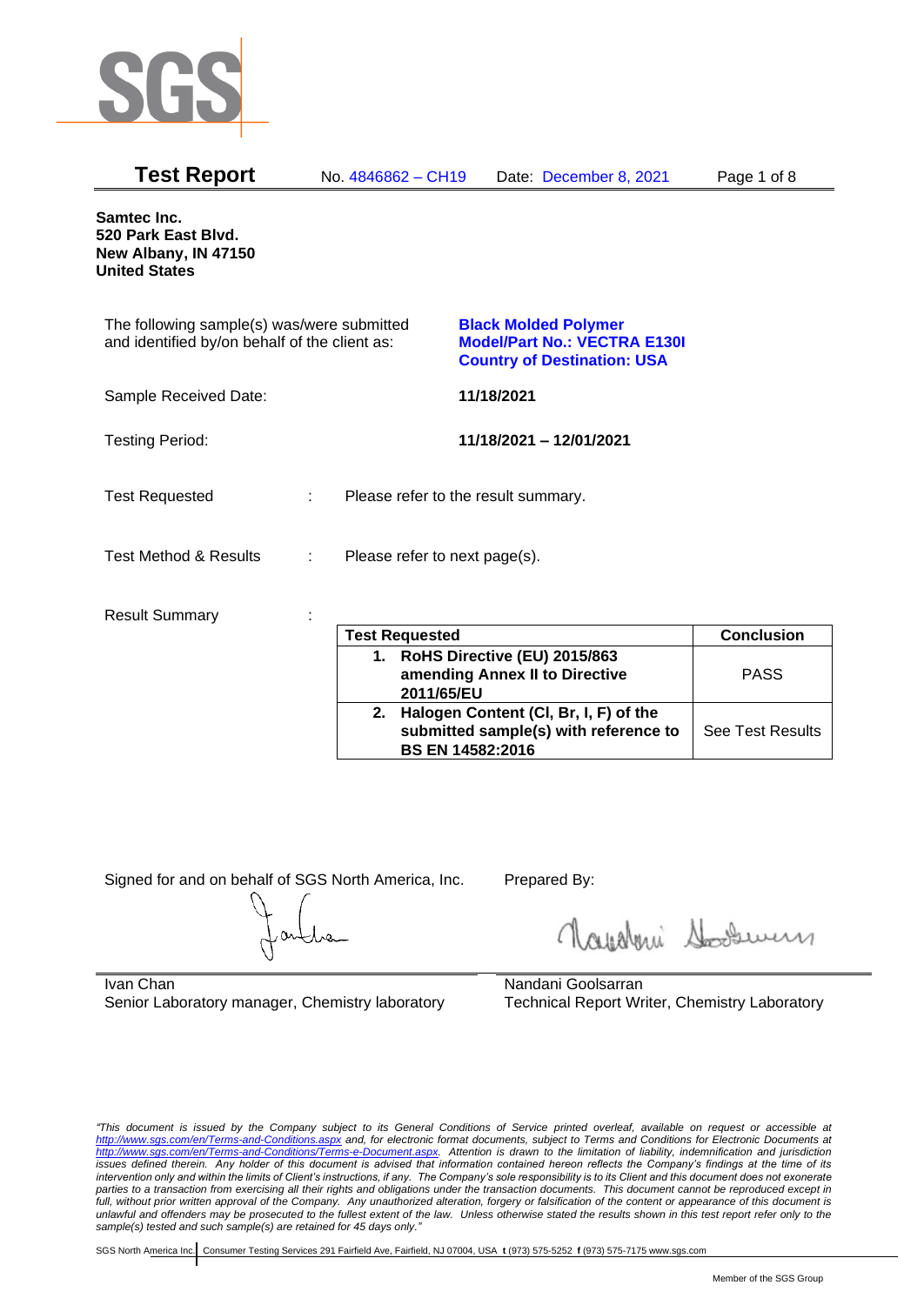

| <b>Test Report</b> | No. 4846862 – CH19 | Date: December 8, 2021 | Page 2 of 8 |
|--------------------|--------------------|------------------------|-------------|
|--------------------|--------------------|------------------------|-------------|

#### **1. RoHS Directive (EU) 2015/863 amending Annex II to Directive 2011/65/EU**

#### **Testing was done at an SGS Affiliate Laboratory:**

| <b>SGS Sample ID</b><br>Specimen<br>No. |                  | <b>Description</b>   |  |
|-----------------------------------------|------------------|----------------------|--|
|                                         | HKT21-058357.019 | <b>Black plastic</b> |  |

#### Remarks :

(1)  $1 \text{ mg/kg} = 1 \text{ ppm} = 0.0001\%$ 

(2) MDL = Method Detection Limit

- (3)  $ND = Not detected$  ( < MDL)
- (4) "-" = Not Regulated
- Test Method : With reference to IEC 62321-4:2013+A1:2017, IEC62321-5:2013, IEC62321-7-2:2017, IEC62321-6:2015 and IEC62321-8:2017, analyzed by ICP-OES, UV-Vis and GC-MS. (Decision Rule: please refer to appendix 1: Category 1)

| Test Item $(s)$              | Limit | Unit  | MDL                      | 019       |
|------------------------------|-------|-------|--------------------------|-----------|
| Cadmium (Cd)                 | 100   | mg/kg | $\mathbf{2}$             | <b>ND</b> |
| Lead (Pb)                    | 1,000 | mg/kg | $\mathbf{2}$             | <b>ND</b> |
| Mercury (Hg)                 | 1,000 | mg/kg | $\overline{c}$           | <b>ND</b> |
| Hexavalent Chromium (Cr(VI)) | 1,000 | mg/kg | 8                        | <b>ND</b> |
| Sum of PBBs                  | 1,000 | mg/kg | $\overline{\phantom{a}}$ | <b>ND</b> |
| Monobromobiphenyl            |       | mg/kg | 5                        | <b>ND</b> |
| Dibromobiphenyl              |       | mg/kg | 5                        | <b>ND</b> |
| Tribromobiphenyl             |       | mg/kg | 5                        | <b>ND</b> |
| Tetrabromobiphenyl           |       | mg/kg | 5                        | <b>ND</b> |
| Pentabromobiphenyl           |       | mg/kg | 5                        | <b>ND</b> |
| Hexabromobiphenyl            |       | mg/kg | 5                        | <b>ND</b> |
| Heptabromobiphenyl           |       | mg/kg | 5                        | <b>ND</b> |
| Octabromobiphenyl            |       | mg/kg | 5                        | <b>ND</b> |
| Nonabromobiphenyl            |       | mg/kg | 5                        | <b>ND</b> |
| Decabromobiphenyl            |       | mg/kg | 5                        | <b>ND</b> |
| Sum of PBDEs                 | 1,000 | mg/kg |                          | <b>ND</b> |
| Monobromodiphenyl ether      |       | mg/kg | 5                        | <b>ND</b> |
| Dibromodiphenyl ether        |       | mg/kg | 5                        | <b>ND</b> |
| Tribromodiphenyl ether       |       | mg/kg | 5                        | <b>ND</b> |
| Tetrabromodiphenyl ether     |       | mg/kg | 5                        | <b>ND</b> |
| Pentabromodiphenyl ether     |       | mg/kg | 5                        | <b>ND</b> |

*"This document is issued by the Company subject to its General Conditions of Service printed overleaf, available on request or accessible at <http://www.sgs.com/en/Terms-and-Conditions.aspx> and, for electronic format documents, subject to Terms and Conditions for Electronic Documents at [http://www.sgs.com/en/Terms-and-Conditions/Terms-e-Document.aspx.](http://www.sgs.com/en/Terms-and-Conditions/Terms-e-Document.aspx) Attention is drawn to the limitation of liability, indemnification and jurisdiction issues defined therein. Any holder of this document is advised that information contained hereon reflects the Company's findings at the time of its intervention only and within the limits of Client's instructions, if any. The Company's sole responsibility is to its Client and this document does not exonerate*  parties to a transaction from exercising all their rights and obligations under the transaction documents. This document cannot be reproduced except in *full, without prior written approval of the Company. Any unauthorized alteration, forgery or falsification of the content or appearance of this document is unlawful and offenders may be prosecuted to the fullest extent of the law. Unless otherwise stated the results shown in this test report refer only to the sample(s) tested and such sample(s) are retained for 45 days only."*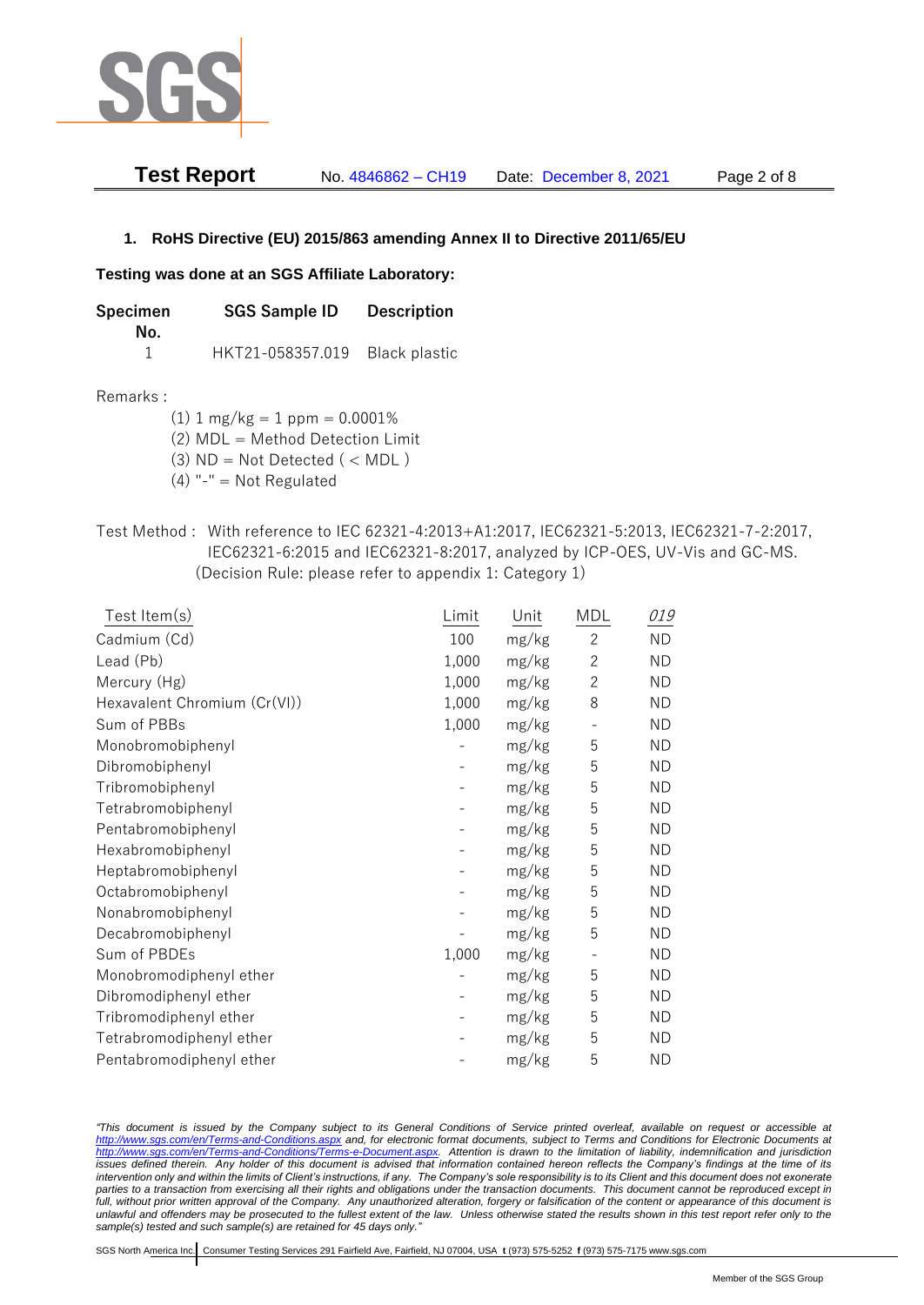

| <b>Test Report</b><br>No. 4846862 - CH19 |                              |       | Date: December 8, 2021 | Page 3 of 8 |  |
|------------------------------------------|------------------------------|-------|------------------------|-------------|--|
|                                          |                              |       |                        |             |  |
| Test Item $(s)$                          | Limit                        | Unit  | <b>MDL</b>             | 019         |  |
| Hexabromodiphenyl ether                  |                              | mg/kg | 5                      | <b>ND</b>   |  |
| Heptabromodiphenyl ether                 |                              | mg/kg | 5                      | ND          |  |
| Octabromodiphenyl ether                  | -                            | mg/kg | 5                      | ΝD          |  |
| Nonabromodiphenyl ether                  | -                            | mg/kg | 5                      | ΝD          |  |
| Decabromodiphenyl ether                  | $\qquad \qquad \blacksquare$ | mg/kg | 5                      | ΝD          |  |
| Dibutyl Phthalate (DBP)                  | 1,000                        | mg/kg | 50                     | ΝD          |  |
| Benzylbutyl Phthalate (BBP)              | 1,000                        | mg/kg | 50                     | ΝD          |  |
| Bis-(2-ethylhexyl) Phthalate (DEHP)      | 1,000                        | mg/kg | 50                     | ΝD          |  |
| Diisobutyl Phthalate (DIBP)              | 1,000                        | mg/kg | 50                     | ND          |  |

Notes :

(1) The maximum permissible limit is quoted from RoHS Directive (EU) 2015/863. IEC 62321 series is equivalent to EN 62321 series [http://www.cenelec.eu/dyn/www/f?p=104:30:1742232870351101::::FSP\\_ORG\\_ID,FSP\\_LANG\\_](http://www.cenelec.eu/dyn/www/f?p=104:30:1742232870351101::::FSP_ORG_ID,FSP_LANG_ID:1258637,25) [ID:1258637,25](http://www.cenelec.eu/dyn/www/f?p=104:30:1742232870351101::::FSP_ORG_ID,FSP_LANG_ID:1258637,25)

### **2. Halogen**

## **Testing was done at an SGS Affiliate Laboratory:**

Test Method : With reference to EN 14582:2016, analysis was performed by IC.

| Test Item $(s)$ | Limit                    | Unit  | MDL | 019 |
|-----------------|--------------------------|-------|-----|-----|
| Fluorine (F)    |                          | mg/kg | 50  | ΝD  |
| Chlorine (CI)   | $\overline{\phantom{a}}$ | mg/kg | 50  | ΝD  |
| Bromine (Br)    |                          | mg/kg | 50  | ΝD  |
| lodine (I)      |                          | mg/kg | 50  | ΝD  |
|                 |                          |       |     |     |

Notes :

(1) The measurement report of the expanded uncertainty with confident level 95% by coverage factor k=2, is 20% for each analyte of Fluorine, Chlorine, Bromine and Iodine.

*<sup>&</sup>quot;This document is issued by the Company subject to its General Conditions of Service printed overleaf, available on request or accessible at <http://www.sgs.com/en/Terms-and-Conditions.aspx> and, for electronic format documents, subject to Terms and Conditions for Electronic Documents at [http://www.sgs.com/en/Terms-and-Conditions/Terms-e-Document.aspx.](http://www.sgs.com/en/Terms-and-Conditions/Terms-e-Document.aspx) Attention is drawn to the limitation of liability, indemnification and jurisdiction issues defined therein. Any holder of this document is advised that information contained hereon reflects the Company's findings at the time of its intervention only and within the limits of Client's instructions, if any. The Company's sole responsibility is to its Client and this document does not exonerate*  parties to a transaction from exercising all their rights and obligations under the transaction documents. This document cannot be reproduced except in *full, without prior written approval of the Company. Any unauthorized alteration, forgery or falsification of the content or appearance of this document is unlawful and offenders may be prosecuted to the fullest extent of the law. Unless otherwise stated the results shown in this test report refer only to the sample(s) tested and such sample(s) are retained for 45 days only."*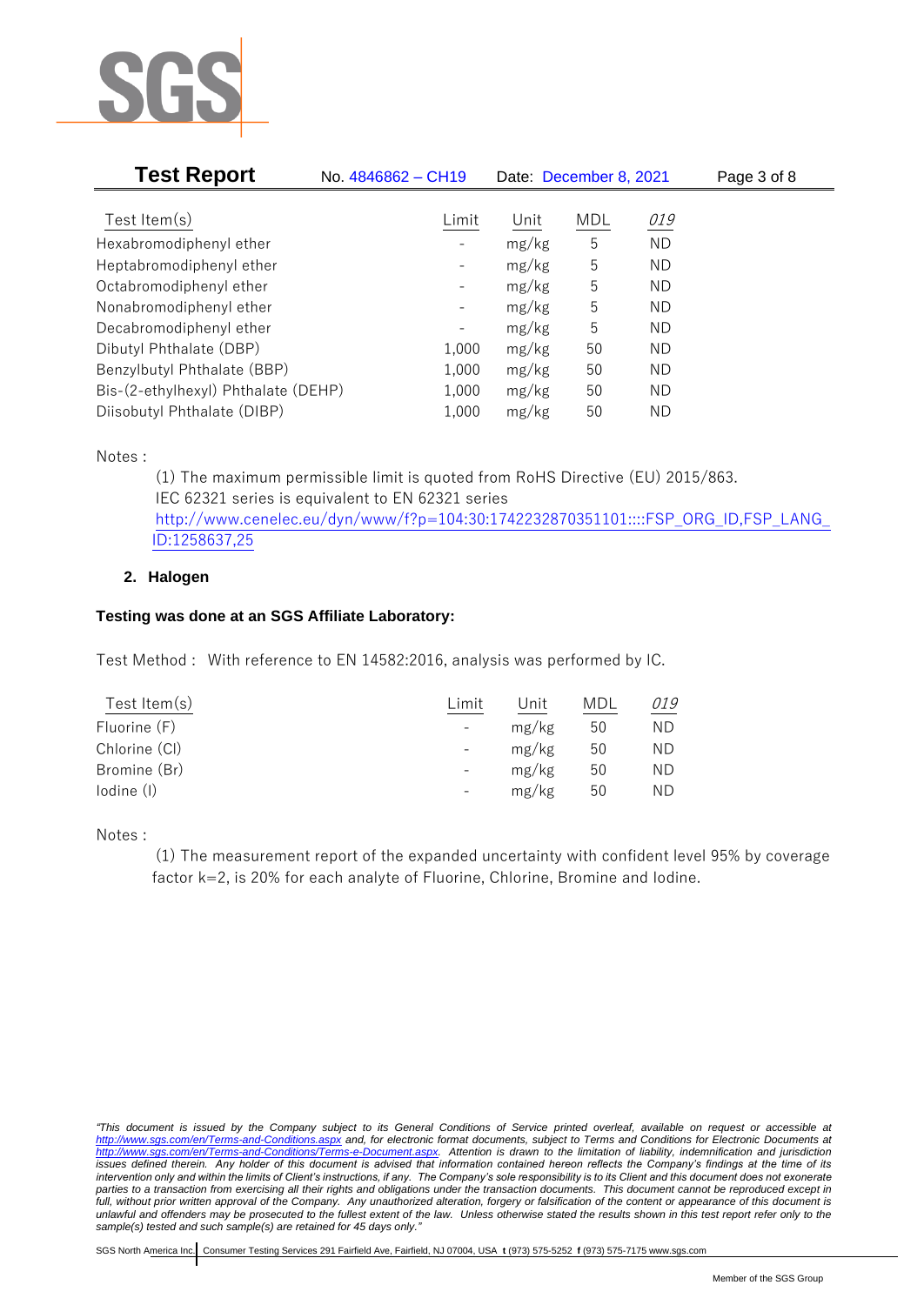

**Test Report** No. 4846862 – CH19 Date: December 8, 2021 Page 4 of 8

#### Appendix 1

| Category       | Decision Rule Statement                                                                                                                                                                                                                                                                                                                                                                                                                                                                                                                                                                                                                                                                                                                                                                                                                                                                                                                                                                                                                                                                                                                                                                                                                                                                                                                                                                                                                                                                                                    |  |
|----------------|----------------------------------------------------------------------------------------------------------------------------------------------------------------------------------------------------------------------------------------------------------------------------------------------------------------------------------------------------------------------------------------------------------------------------------------------------------------------------------------------------------------------------------------------------------------------------------------------------------------------------------------------------------------------------------------------------------------------------------------------------------------------------------------------------------------------------------------------------------------------------------------------------------------------------------------------------------------------------------------------------------------------------------------------------------------------------------------------------------------------------------------------------------------------------------------------------------------------------------------------------------------------------------------------------------------------------------------------------------------------------------------------------------------------------------------------------------------------------------------------------------------------------|--|
| 1              | The decision rule for conformity reporting is based on the non-binary statement with quard band (is<br>equal to the expanded measurement uncertainty with a 95% coverage probability, w = U95) in<br>ILAC-G8:09/2019 Clause 4.2.3.<br>"Pass - the measured value is within (or below / above) the acceptance limit, where the<br>А.<br>acceptance limit is below / above to the quard band." or "Pass - The measured values were<br>observed in tolerance at the points tested. The specific false accept risk is up to 2.5%.".<br><b>B</b> .<br>"Conditional Pass - The measured values were observed in tolerance at the points tested.<br>However, a portion of the expanded measurement uncertainty intervals about one or more<br>measured values exceeded / out of tolerance. When the measured result is close to the<br>tolerance, the specific false accept risk is up to 50%.".<br>C.<br>"Conditional Fail - One or more measured values were observed out of tolerance at the<br>points tested. However, a portion of the expanded measurement uncertainty intervals about<br>one or more measured values were in tolerance. When the measured result is close to the<br>tolerance, the specific false reject risk is up to 50%.".<br>"Fail - the measured value is out of (or below / above) the tolerance limit added / subtracted<br>D.<br>to the quard band." or "Fail - One or more measured values were observed out of tolerance<br>at the points tested". The specific false reject risk is up to 2.5%. |  |
| $\overline{2}$ | The decision rule for conformity reporting is based on BS EN 1811:2011+A1:2015: Reference test<br>method for release of nickel from all post assemblies which are inserted into pierced parts of the<br>human body and articles intended to come into direct and prolonged contact with the skin in<br>Section 9.2 interpretation of results.                                                                                                                                                                                                                                                                                                                                                                                                                                                                                                                                                                                                                                                                                                                                                                                                                                                                                                                                                                                                                                                                                                                                                                              |  |
| $\overline{3}$ | The decision rule for conformity reporting is based on the general consideration of simple<br>acceptance as stated in ISO/IEC Guide 98-3: "Uncertainty of measurement - Part 3: Guide to the<br>expression of uncertainty in measurement (GUM 1995)", and more specifically for analytical<br>measurements to the EURACHEM/CITAC Guide 2012 "Quantifying Uncertainty in Analytical<br>Measurement *                                                                                                                                                                                                                                                                                                                                                                                                                                                                                                                                                                                                                                                                                                                                                                                                                                                                                                                                                                                                                                                                                                                        |  |
| 4              | The decision rule for conformity reporting is according to the IEC 62321-7-1 Edition 1.0 2015-09<br>Section 7: Table 1-(comparison to standard and interpretation of result)                                                                                                                                                                                                                                                                                                                                                                                                                                                                                                                                                                                                                                                                                                                                                                                                                                                                                                                                                                                                                                                                                                                                                                                                                                                                                                                                               |  |
| $\overline{5}$ | The decision rule for conformity reporting is according to the IEC 62321-3-1 Edition 1.0 2013-06<br>Annex A.3 interpretation of result.                                                                                                                                                                                                                                                                                                                                                                                                                                                                                                                                                                                                                                                                                                                                                                                                                                                                                                                                                                                                                                                                                                                                                                                                                                                                                                                                                                                    |  |
| $\overline{6}$ | The decision rule for conformity reporting is according to the GB/T 26125-2011 Annex A to H                                                                                                                                                                                                                                                                                                                                                                                                                                                                                                                                                                                                                                                                                                                                                                                                                                                                                                                                                                                                                                                                                                                                                                                                                                                                                                                                                                                                                                |  |
| 7              | The decision rule for conformity reporting is according to the requested specification or standard<br>(ASTM F963-17 section 4.3.5)                                                                                                                                                                                                                                                                                                                                                                                                                                                                                                                                                                                                                                                                                                                                                                                                                                                                                                                                                                                                                                                                                                                                                                                                                                                                                                                                                                                         |  |
| $\overline{8}$ | The decision rule for conformity reporting is according to the requested specification or standard<br>(AS/NZS ISO 8124 Part 3 section 4.2)                                                                                                                                                                                                                                                                                                                                                                                                                                                                                                                                                                                                                                                                                                                                                                                                                                                                                                                                                                                                                                                                                                                                                                                                                                                                                                                                                                                 |  |
|                | If the decision rule is not feasible to be used and the uncertainty of the result is able to be provided,<br>Remark the uncertainty range of the result will be shown in the report. Otherwise, only result will be shown<br>in the report.                                                                                                                                                                                                                                                                                                                                                                                                                                                                                                                                                                                                                                                                                                                                                                                                                                                                                                                                                                                                                                                                                                                                                                                                                                                                                |  |

*"This document is issued by the Company subject to its General Conditions of Service printed overleaf, available on request or accessible at <http://www.sgs.com/en/Terms-and-Conditions.aspx> and, for electronic format documents, subject to Terms and Conditions for Electronic Documents at [http://www.sgs.com/en/Terms-and-Conditions/Terms-e-Document.aspx.](http://www.sgs.com/en/Terms-and-Conditions/Terms-e-Document.aspx) Attention is drawn to the limitation of liability, indemnification and jurisdiction issues defined therein. Any holder of this document is advised that information contained hereon reflects the Company's findings at the time of its intervention only and within the limits of Client's instructions, if any. The Company's sole responsibility is to its Client and this document does not exonerate parties to a transaction from exercising all their rights and obligations under the transaction documents. This document cannot be reproduced except in full, without prior written approval of the Company. Any unauthorized alteration, forgery or falsification of the content or appearance of this document is unlawful and offenders may be prosecuted to the fullest extent of the law. Unless otherwise stated the results shown in this test report refer only to the sample(s) tested and such sample(s) are retained for 45 days only."*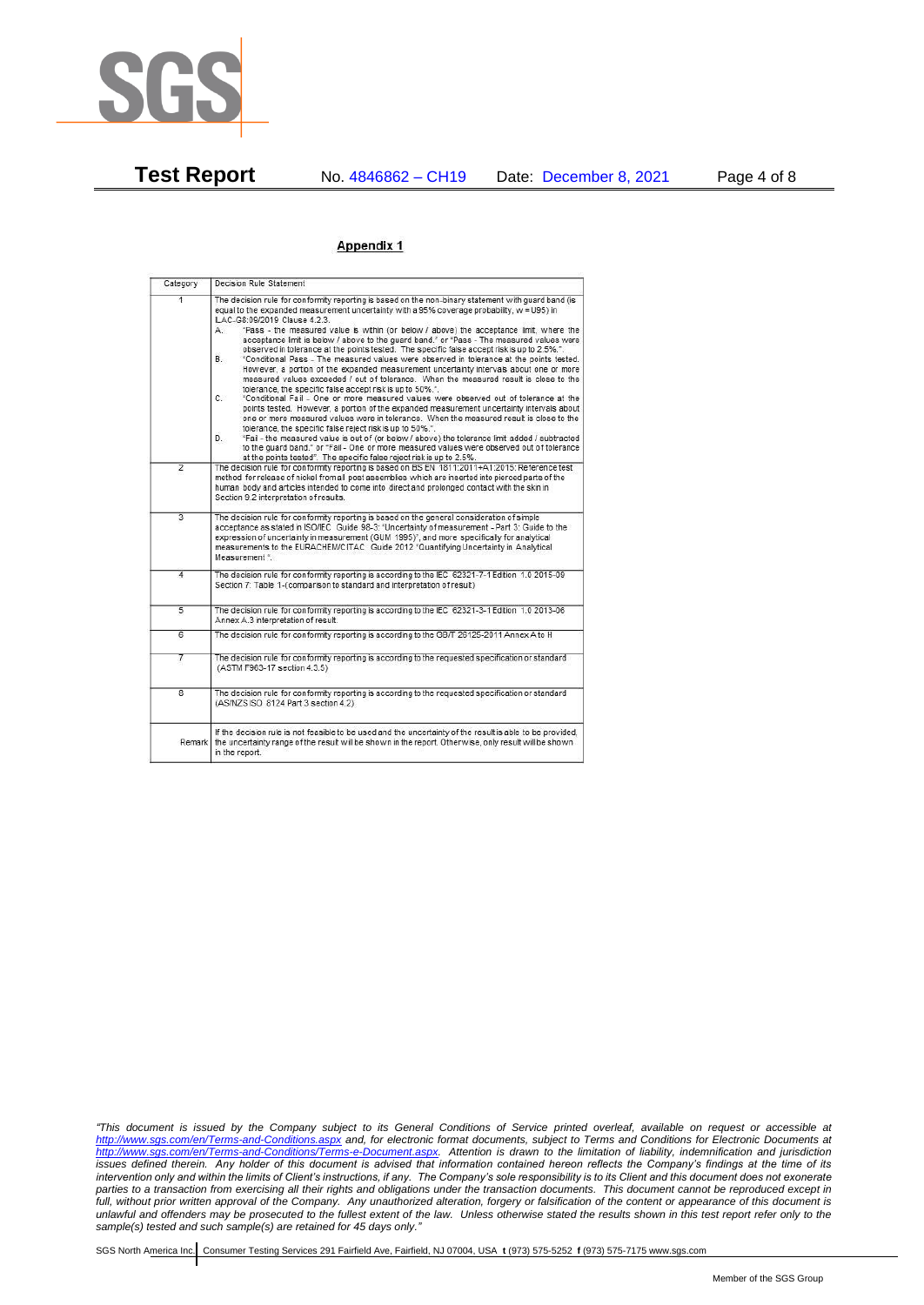

| <b>Test Report</b> | No. 4846862 - CH19 | Date: December 8, 2021 | Page 5 of 8 |
|--------------------|--------------------|------------------------|-------------|
|--------------------|--------------------|------------------------|-------------|

Flowchart:



Note : 1) Boiling water test method was also performed for the analysis of Cr (VI) in metal sample. 2) The polymeric samples were dissolved totally by pre-conditioning method according to above flow chat for Cd, Pb and Hg contents analysis

| Operator:      | Chiu Kan Yuen/ Tang Koon Pang (Acid digestion) |  |
|----------------|------------------------------------------------|--|
|                | Chiu Kan Yuen (Dry Ashing)                     |  |
|                | Nick Liu (Hexavalent Chromium)                 |  |
|                | Kent Wan (PBBs and PBDEs)                      |  |
| Section Chief: | Chan Chun Kit, Dickson                         |  |

*"This document is issued by the Company subject to its General Conditions of Service printed overleaf, available on request or accessible at <http://www.sgs.com/en/Terms-and-Conditions.aspx> and, for electronic format documents, subject to Terms and Conditions for Electronic Documents at [http://www.sgs.com/en/Terms-and-Conditions/Terms-e-Document.aspx.](http://www.sgs.com/en/Terms-and-Conditions/Terms-e-Document.aspx) Attention is drawn to the limitation of liability, indemnification and jurisdiction issues defined therein. Any holder of this document is advised that information contained hereon reflects the Company's findings at the time of its intervention only and within the limits of Client's instructions, if any. The Company's sole responsibility is to its Client and this document does not exonerate*  parties to a transaction from exercising all their rights and obligations under the transaction documents. This document cannot be reproduced except in *full, without prior written approval of the Company. Any unauthorized alteration, forgery or falsification of the content or appearance of this document is unlawful and offenders may be prosecuted to the fullest extent of the law. Unless otherwise stated the results shown in this test report refer only to the sample(s) tested and such sample(s) are retained for 45 days only."*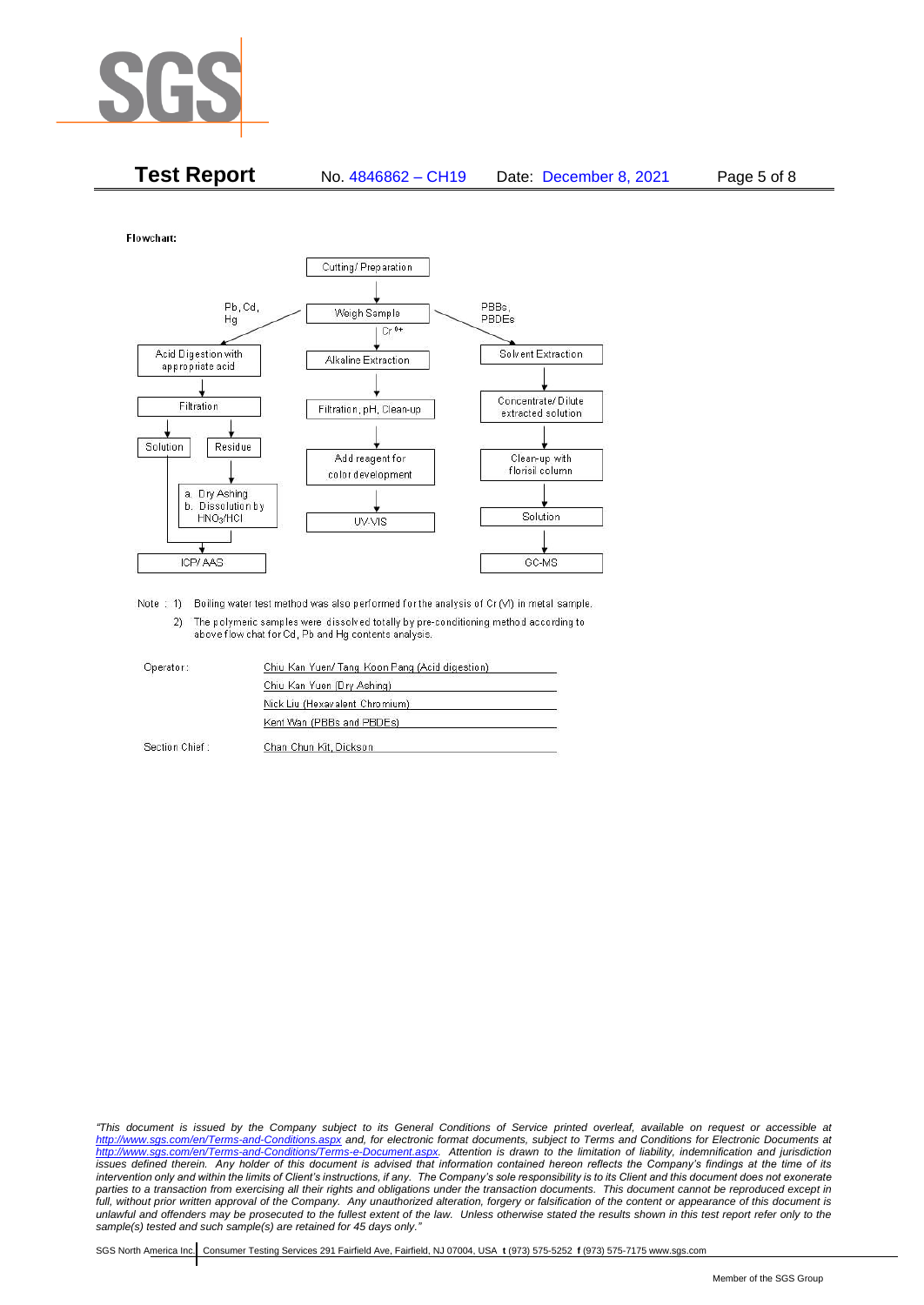

# **Test Report** No. 4846862 – CH19 Date: December 8, 2021 Page 6 of 8

#### **Flowchart for Phthalates measurement**

Method: IEC 62321-8:2017



Tested by Checked by Lumpy Lee

Edmund Kwan

*"This document is issued by the Company subject to its General Conditions of Service printed overleaf, available on request or accessible at <http://www.sgs.com/en/Terms-and-Conditions.aspx> and, for electronic format documents, subject to Terms and Conditions for Electronic Documents at [http://www.sgs.com/en/Terms-and-Conditions/Terms-e-Document.aspx.](http://www.sgs.com/en/Terms-and-Conditions/Terms-e-Document.aspx) Attention is drawn to the limitation of liability, indemnification and jurisdiction issues defined therein. Any holder of this document is advised that information contained hereon reflects the Company's findings at the time of its intervention only and within the limits of Client's instructions, if any. The Company's sole responsibility is to its Client and this document does not exonerate*  parties to a transaction from exercising all their rights and obligations under the transaction documents. This document cannot be reproduced except in *full, without prior written approval of the Company. Any unauthorized alteration, forgery or falsification of the content or appearance of this document is unlawful and offenders may be prosecuted to the fullest extent of the law. Unless otherwise stated the results shown in this test report refer only to the sample(s) tested and such sample(s) are retained for 45 days only."*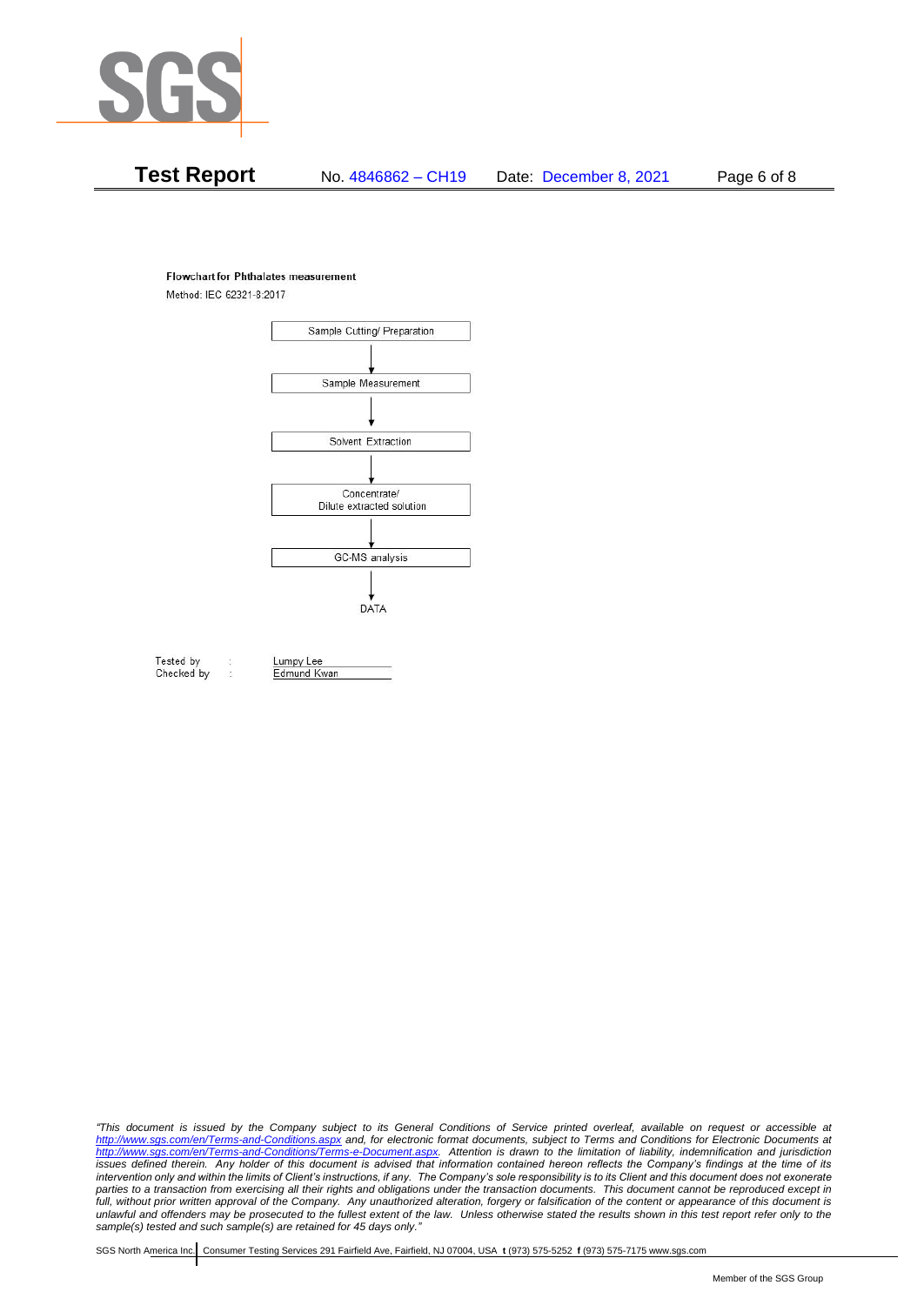

## **Test Report** No. 4846862 – CH19 Date: December 8, 2021 Page 7 of 8

#### **Flowchart for Halogen Free Test**

Method: BS EN14582:2016



Operator: Supervisor: Tang Ying Sam Chan Chun Kit (Dickson)

*"This document is issued by the Company subject to its General Conditions of Service printed overleaf, available on request or accessible at <http://www.sgs.com/en/Terms-and-Conditions.aspx> and, for electronic format documents, subject to Terms and Conditions for Electronic Documents at [http://www.sgs.com/en/Terms-and-Conditions/Terms-e-Document.aspx.](http://www.sgs.com/en/Terms-and-Conditions/Terms-e-Document.aspx) Attention is drawn to the limitation of liability, indemnification and jurisdiction issues defined therein. Any holder of this document is advised that information contained hereon reflects the Company's findings at the time of its intervention only and within the limits of Client's instructions, if any. The Company's sole responsibility is to its Client and this document does not exonerate*  parties to a transaction from exercising all their rights and obligations under the transaction documents. This document cannot be reproduced except in *full, without prior written approval of the Company. Any unauthorized alteration, forgery or falsification of the content or appearance of this document is unlawful and offenders may be prosecuted to the fullest extent of the law. Unless otherwise stated the results shown in this test report refer only to the sample(s) tested and such sample(s) are retained for 45 days only."*